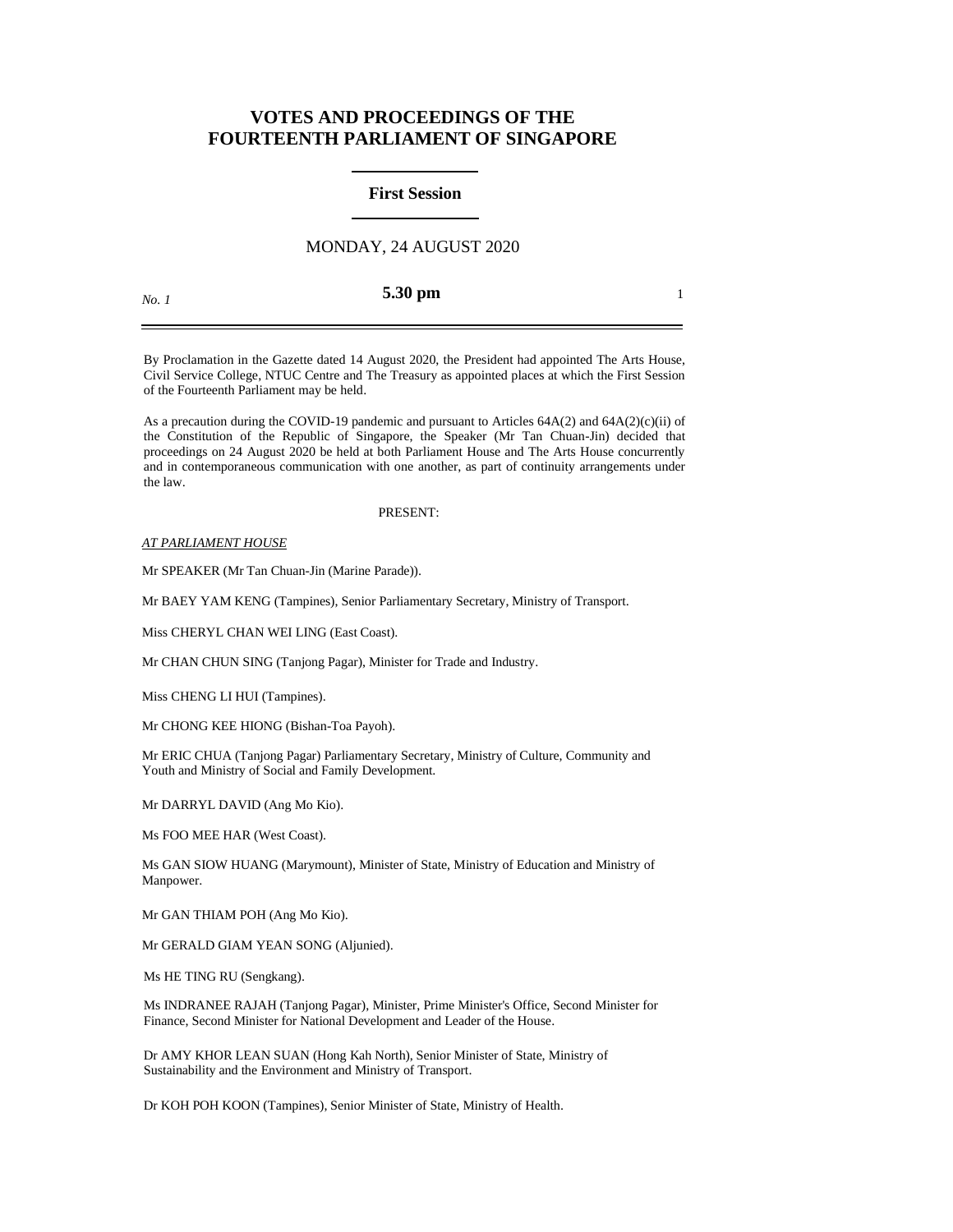Mr KWEK HIAN CHUAN HENRY (Kebun Baru).

Mr LEE HSIEN LOONG (Ang Mo Kio), Prime Minister.

Mr LEONG MUN WAI (Non-Constituency Member).

Mr LIANG ENG HWA (Bukit Panjang).

Mr LIM BIOW CHUAN (Mountbatten).

Assoc Prof JAMUS JEROME LIM (Sengkang).

Ms LOW YEN LING (Chua Chu Kang), Minister of State, Ministry of Culture, Community and Youth and Ministry of Trade and Industry.

Mr MASAGOS ZULKIFLI B M M (Tampines), Minister for Social and Family Development; Second Minister for Health and Minister-in-charge of Muslim Affairs.

Mr MURALI PILLAI (Bukit Batok).

Ms NADIA AHMAD SAMDIN (Ang Mo Kio).

Mr LOUIS NG KOK KWANG (Nee Soon).

Miss RACHEL ONG (West Coast).

Mr ONG YE KUNG (Sembawang), Minister for Transport.

Mr LEON PERERA (Aljunied).

Ms HAZEL POA (Non-Constituency Member).

Mr PRITAM SINGH (Aljunied), Leader of the Opposition.

Ms RAHAYU MAHZAM (Jurong).

Mr SHARAEL TAHA (Pasir Ris-Punggol).

Ms SIM ANN (Holland-Bukit Timah), Senior Minister of State, Ministry of Communications and Information and Ministry of National Development and Deputy Government Whip.

Mr SITOH YIH PIN (Potong Pasir).

Ms SUN XUELING (Punggol West), Minister of State, Ministry of Education and Ministry of Social and Family Development.

Ms JESSICA TAN SOON NEO (East Coast).

Mr TAN KIAT HOW (East Coast), Minister of State, Prime Minister's Office and Ministry of National Development.

Dr TAN SEE LENG (Marine Parade), Minister, Prime Minister's Office, Second Minister for Manpower and Second Minister for Trade and Industry.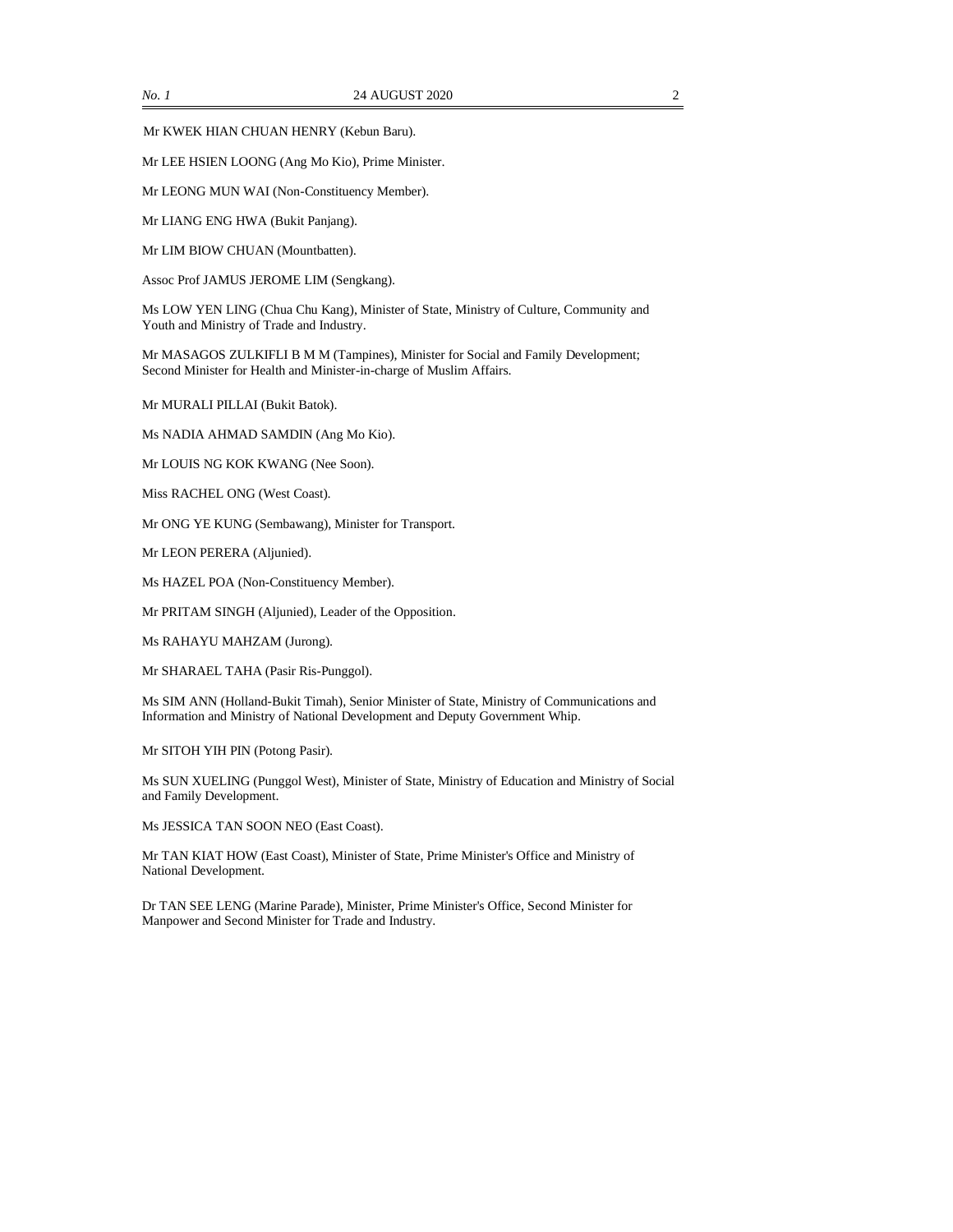Dr TAN WU MENG (Jurong).

Mr TEO CHEE HEAN (Pasir Ris-Punggol), Senior Minister and Coordinating Minister for National Security.

Ms TIN PEI LING (MacPherson).

Dr VIVIAN BALAKRISHNAN (Holland-Bukit Timah), Minister for Foreign Affairs.

Mr DON WEE (Chua Chu Kang).

Mr LAWRENCE WONG (Marsiling-Yew Tee), Minister for Education and Second Minister for Finance.

Mr YIP HON WENG (Yio Chu Kang).

*AT THE ARTS HOUSE*

Mr ANG WEI NENG (West Coast).

Mr CHEE HONG TAT (Bishan-Toa Payoh), Senior Minister of State, Ministry of Foreign Affairs and Ministry of Transport.

Mr EDWARD CHIA BING HUI (Holland-Bukit Timah).

Mr DESMOND CHOO (Tampines).

Mr CHUA KHENG WEE LOUIS (Sengkang).

Mr CHRISTOPHER DE SOUZA (Holland-Bukit Timah).

Ms GRACE FU HAI YIEN (Yuhua), Minister for Sustainability and the Environment.

Mr GAN KIM YONG (Chua Chu Kang), Minister for Health.

Mr DERRICK GOH (Nee Soon).

Mr HENG CHEE HOW (Jalan Besar), Senior Minister of State, Ministry of Defence.

Mr HENG SWEE KEAT (East Coast), Deputy Prime Minister, Coordinating Minister for Economic Policies and Minister for Finance.

Mr SHAWN HUANG WEI ZHONG (Jurong).

Mr S ISWARAN (West Coast), Minister for Communications and Information and Minister-incharge of Trade Relations.

Dr JANIL PUTHUCHEARY (Pasir Ris-Punggol), Senior Minister of State, Ministry of Communications and Information and Ministry of Health and Government Whip.

Mr DESMOND LEE (West Coast), Minister for National Development and Minister-in-charge of Social Services Integration.

Ms SYLVIA LIM (Aljunied).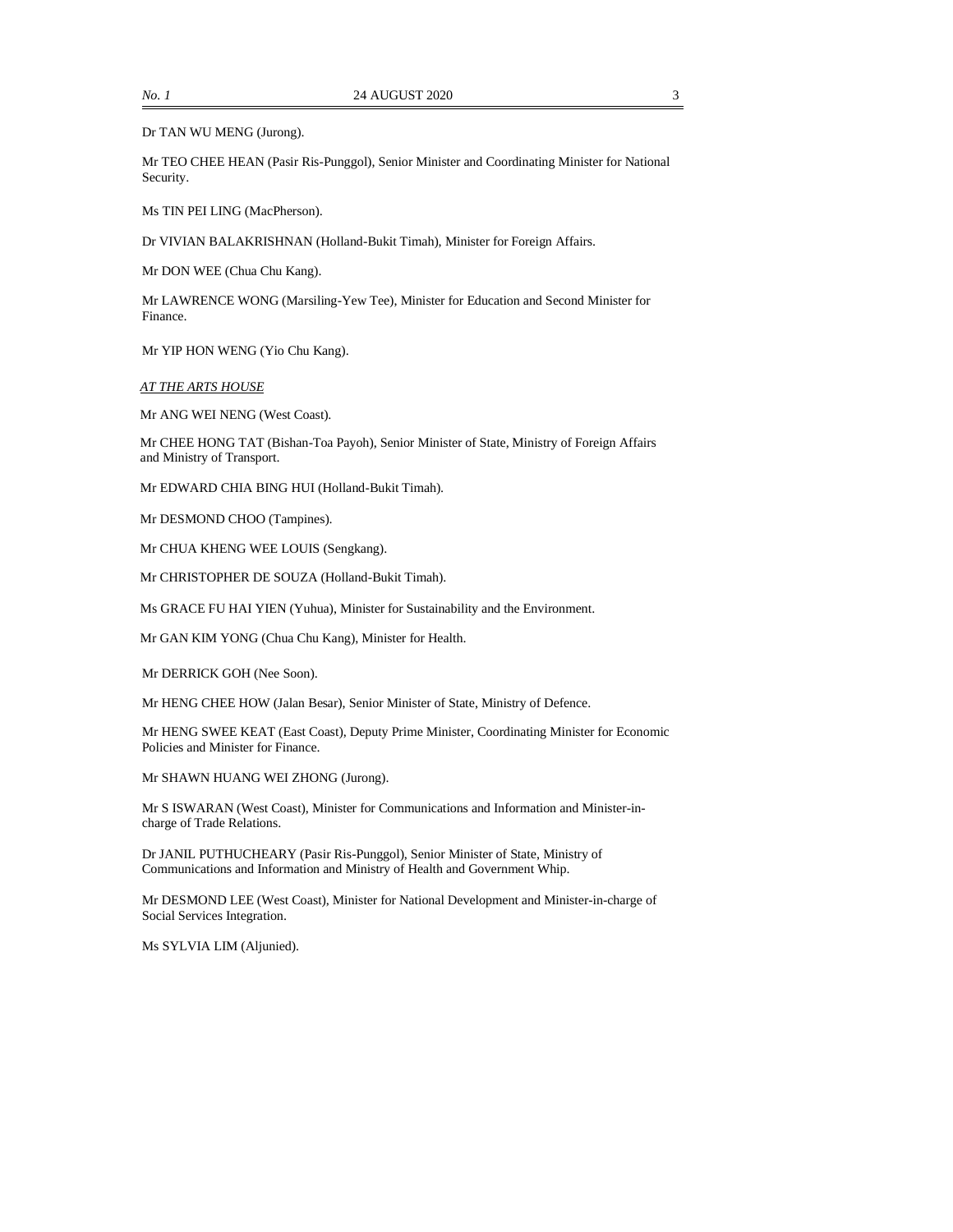Dr LIM WEE KIAK (Sembawang).

Ms MARIAM JAAFAR (Sembawang).

Dr MOHAMAD MALIKI BIN OSMAN (East Coast), Minister, Prime Minister's Office, Second Minister for Education and Second Minister for Foreign Affairs.

Mr MOHD FAHMI BIN ALIMAN (Marine Parade).

Mr MUHAMAD FAISAL ABDUL MANAP (Aljunied).

Assoc Prof Dr MUHAMMAD FAISHAL IBRAHIM (Nee Soon), Minister of State, Ministry of Home Affairs and Ministry of National Development.

Dr NG ENG HEN (Bishan-Toa Payoh), Minister for Defence.

Ms NG LING LING (Ang Mo Kio).

Ms DENISE PHUA LAY PENG (Jalan Besar).

Ms POH LI SAN (Sembawang).

Ms RAEESAH KHAN (Sengkang).

Mr SAKTIANDI SUPAAT (Bishan-Toa Payoh).

Mr SEAH KIAN PENG (Marine Parade).

Ms HANY SOH (Marsiling-Yew Tee).

Mr ALVIN TAN (Tanjong Pagar).

Ms CARRIE TAN (Nee Soon).

Mr DENNIS TAN LIP FONG (Hougang).

Mr DESMOND TAN (Pasir Ris-Punggol), Minister of State, Ministry of Home Affairs and Ministry of Sustainability and the Environment.

Mr PATRICK TAY TECK GUAN (Pioneer).

Mrs JOSEPHINE TEO (Jalan Besar), Minister for Manpower and Second Minister for Home Affairs.

Mr THARMAN SHANMUGARATNAM (Jurong), Senior Minister and Coordinating Minister for Social Policies.

Mr EDWIN TONG CHUN FAI (Marine Parade), Minister for Culture, Community and Youth and Second Minister for Law.

Mr VIKRAM NAIR (Sembawang).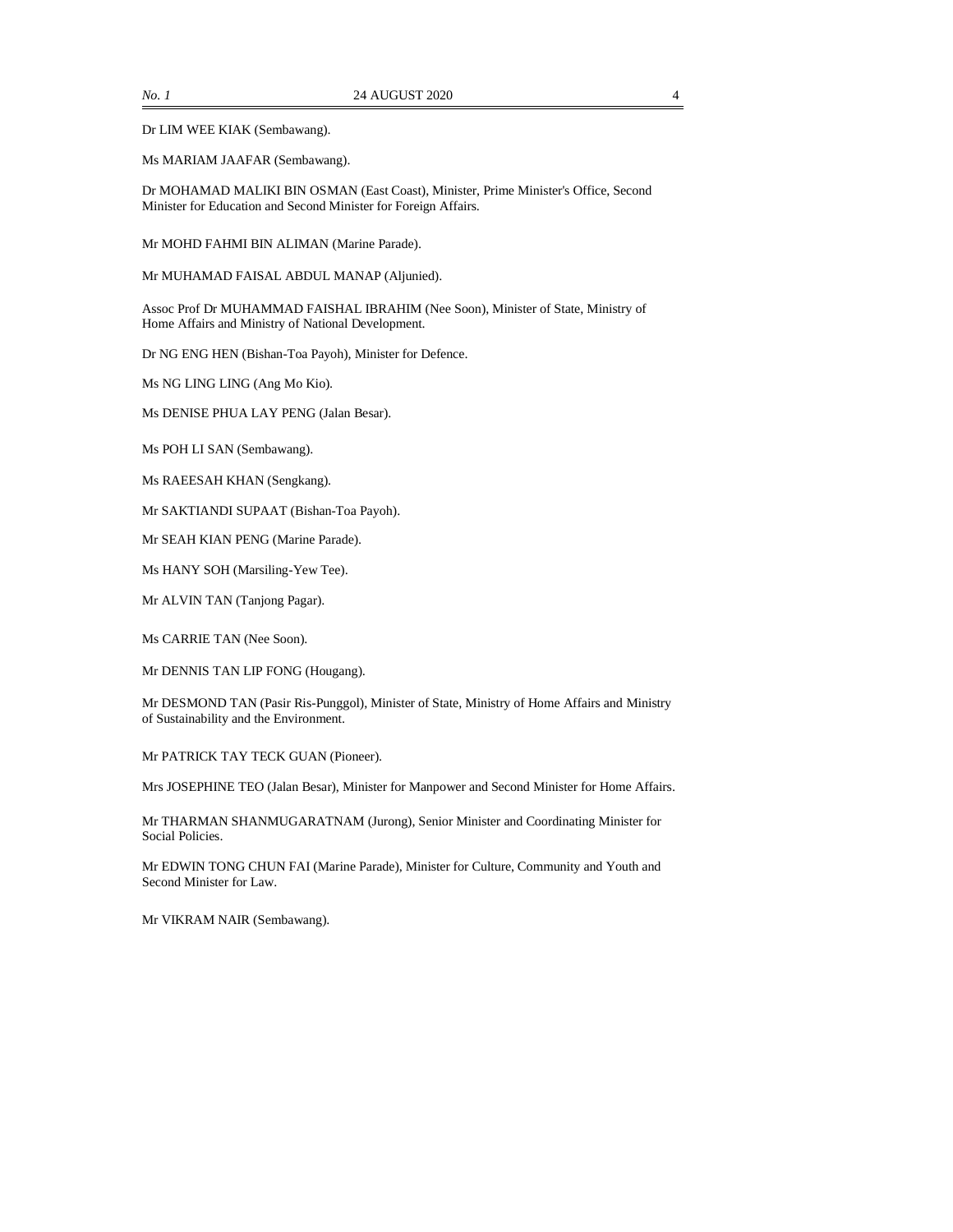Dr WAN RIZAL (Jalan Besar).

Mr XIE YAO QUAN (Jurong).

Mr ALEX YAM ZIMING (Marsiling-Yew Tee).

Ms YEO WAN LING (Pasir Ris-Punggol).

Mr MELVIN YONG YIK CHYE (Radin Mas).

Mr ZAQY MOHAMAD (Marsiling-Yew Tee), Senior Minister of State, Ministry of Defence and Ministry of Manpower and Deputy Leader of the House.

Mr ZHULKARNAIN ABDUL RAHIM (Chua Chu Kang).

ABSENT:

Ms JOAN PEREIRA (Tanjong Pagar).

Mr K SHANMUGAM (Nee Soon), Minister for Home Affairs and Minister for Law.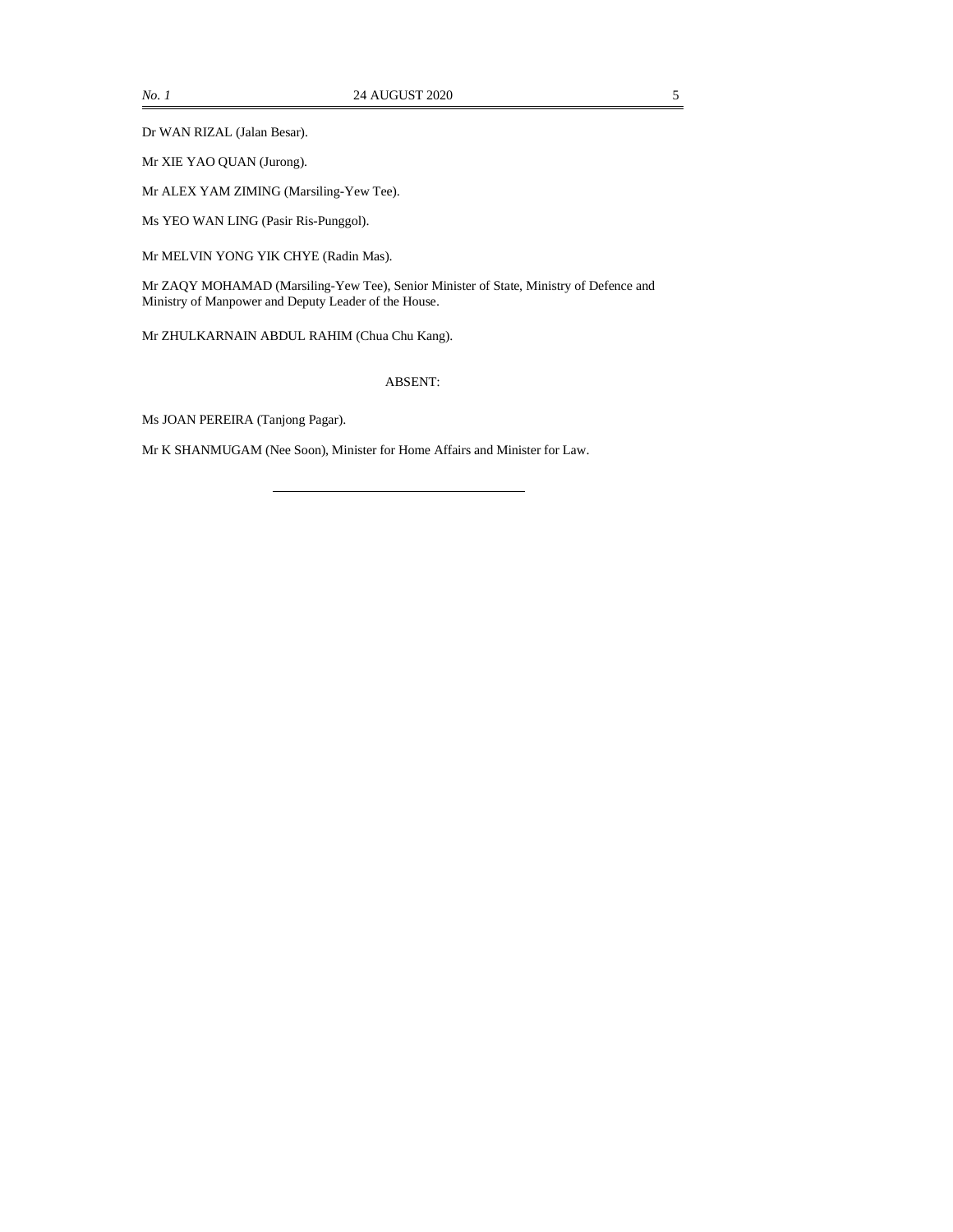- 1 Parl Papers Papers presented after the adjournment of the last sitting of the 13th Parliament on 5 June 2020 and before the Opening of the 14<sup>th</sup> Parliament on 24 August 2020, and received by the Clerk of Parliament pursuant to Standing Order No. 31 (Presentation of Papers) and ordered to lie upon the Table:
	- 1.1 Report of the Presidential Council for Minority Rights on the COVID-19 (Temporary Measures) (Amendment) Bill [Bill No 28/2020] – Presented on 11 June 2020 (Pres. Co. 176 of 2020).
	- 1.2 Professional Engineers Board Annual Report for FY 2019 Presented on 12 June 2020 (S. 538 of 2020).
	- 1.3 Board of Architects Annual Report for FY 2019 Presented on 12 June 2020 (S. 539 of 2020).
	- 1.4 COVID-19 (Temporary Measures) (Control Order) (Amendment No. 8) Regulations 2020 – Presented on 12 June 2020 (S. L. 853 of 2020).
	- 1.5 Building Control (Amendment) Regulations 2020 Presented on 16 June 2020 (S. L. 854 of 2020).
	- 1.6 Amusement Rides Safety (Amendment) Regulations 2020 Presented on 16 June 2020 (S. L. 855 of 2020).
	- 1.7 Road Traffic (Public Service Vehicles) (Vocational Licences and Conduct of Drivers, Conductors, Trishaw Riders and Passengers) (Amendment) Rules 2020 – Presented on 17 June 2020 (S. L. 856 of 2020).
	- 1.8 Road Traffic (Motor Vehicles, Registration and Licensing) (Amendment No. 2) Rules 2020 – Presented on 17 June 2020 (S. L. 857 of 2020).
	- 1.9 Rules of Court (Amendment No. 3) Rules 2020 Presented on 18 June 2020 (S. L. 858 of 2020).
	- 1.10 Annual Report of the President Industrial Arbitration Court 2019 Presented on 19 June 2020 (S. 540 of 2020).
	- 1.11 COVID-19 (Temporary Measures) (Control Order) (Amendment No. 9) Regulations 2020 – Presented on 22 June 2020 (S. L. 859 of 2020).
	- 1.12 Road Traffic (Power-Assisted Bicycles Approval) (Amendment) Rules 2020 Presented on 15 July 2020 (S. L. 1 of 2020).
	- 1.13 Elderly Care Endowment Scheme Annual Report for the financial year 1 Apr 2019 to 31 Mar 2020 – Presented on 15 July 2020 (S. 1 of 2020).
	- 1.14 Road Traffic (Motor Vehicles, Quota System) (Amendment No. 2) Rules 2020 Presented on 15 July 2020 (S. L. 2 of 2020).
	- 1.15 MUIS Annual Report 2019 Presented on 16 July 2020 (S. 2 of 2020).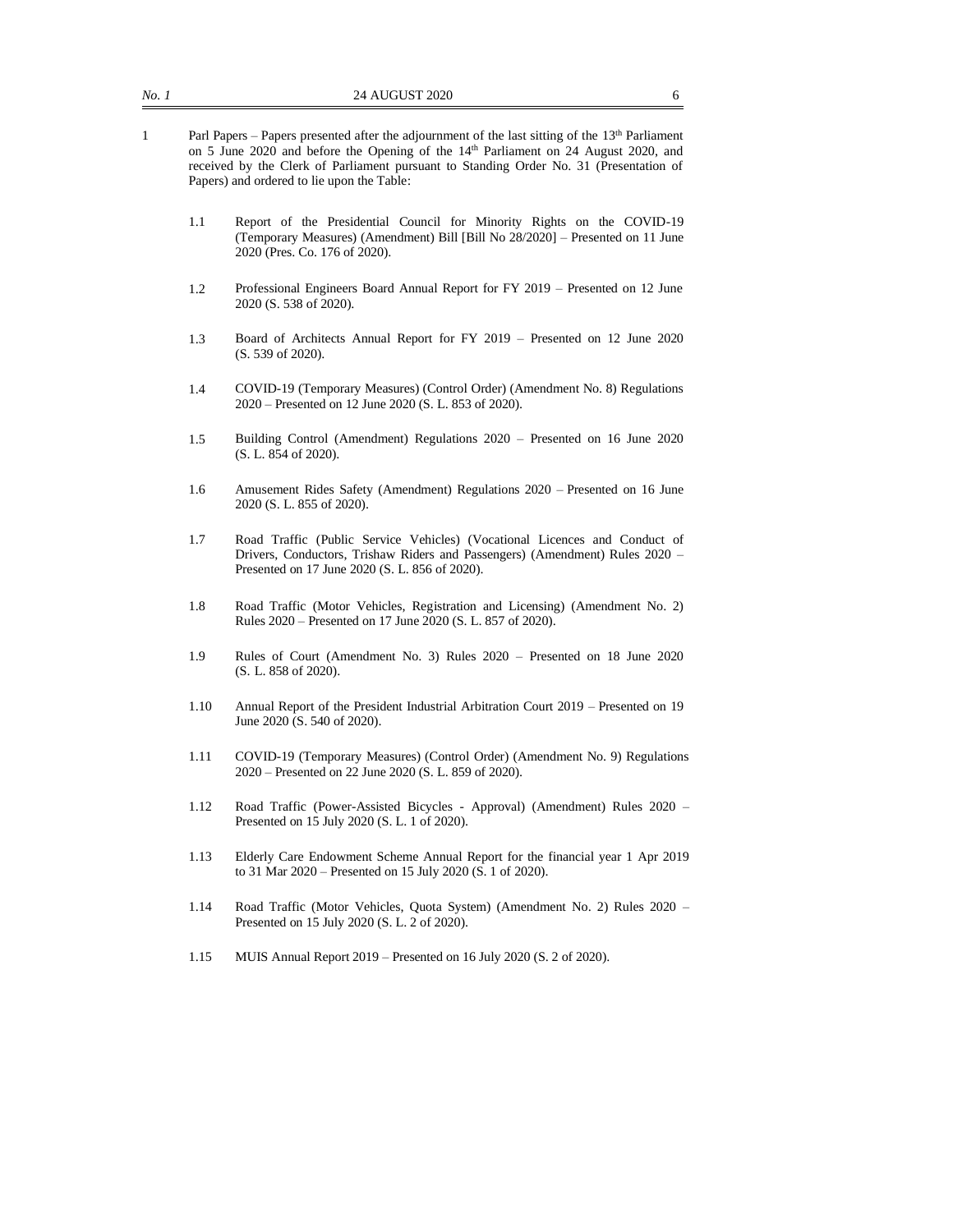- 1.17 Variable Capital Companies (Consequential Amendments to Other Acts) Order 2020 – Presented on 17 July 2020 (S. L. 4 of 2020).
- 1.18 Board of Architects Financial Statements for the financial year ended 31 December 2019 – Presented on 24 July 2020 (S. 3 of 2020).
- 1.19 Professional Engineers Board Financial Statements for the financial year ended 31 December 2019 – Presented on 24 July 2020 (S. 4 of 2020).
- 1.20 COVID-19 (Temporary Measures) (Control Order) (Amendment No. 10) Regulations 2020 – Presented on 24 July 2020 (S. L. 5 of 2020).
- 1.21 Central Provident Fund (Contribute As You Earn Scheme) (Amendment) Regulations 2020 – Presented on 28 July 2020 (S. L. 6 of 2020).
- 1.22 Road Traffic (Electronic Road Pricing System) (Amendment) Rules 2020 Presented on 28 July 2020 (S. L. 7 of 2020).
- 1.23 Merdeka Generation Fund Audited Financial Statements for the financial period from 26 June 2019 to 31 March 2020 – Presented on 29 July 2020 (S. 5 of 2020).
- 1.24 Annual Report of Singapore Corporation of Rehabilitative Enterprise 2019/2020 Presented on 30 July 2020 (S. 6 of 2020).
- 1.25 Maritime and Port Authority of Singapore Sustainability/Integrated Report 2019 Presented on 30 July 2020 (S. 7 of 2020).
- 1.26 Maritime and Port Authority of Singapore Audited Financial Statement 2019 Presented on 30 July 2020 (S. 8 of 2020).
- 1.27 Central Provident Fund Board Annual Report 2019 Presented on 30 July 2020 (S. 9 of 2020).
- 1.28 Annual Report of Home Affairs Uniformed Services (INVEST Fund) for Financial Year 2019/2020 – Presented on 30 July 2020 (S. 10 of 2020).
- 1.29 Singapore Public Service Commission Annual Report 2019 Presented on 3 August 2020 (S. 11 of 2020).
- 1.30 MAS Annual Report 2019/2020 Presented on 3 August 2020 (S. 12 of 2020).
- 1.31 Financial Sector Development Fund Annual Report 2019/2020 Presented on 3 August 2020 (S. 13 of 2020).
- 1.32 Legal Service Commission Annual Report 2019 Presented on 3 August 2020 (S. 14 of 2020).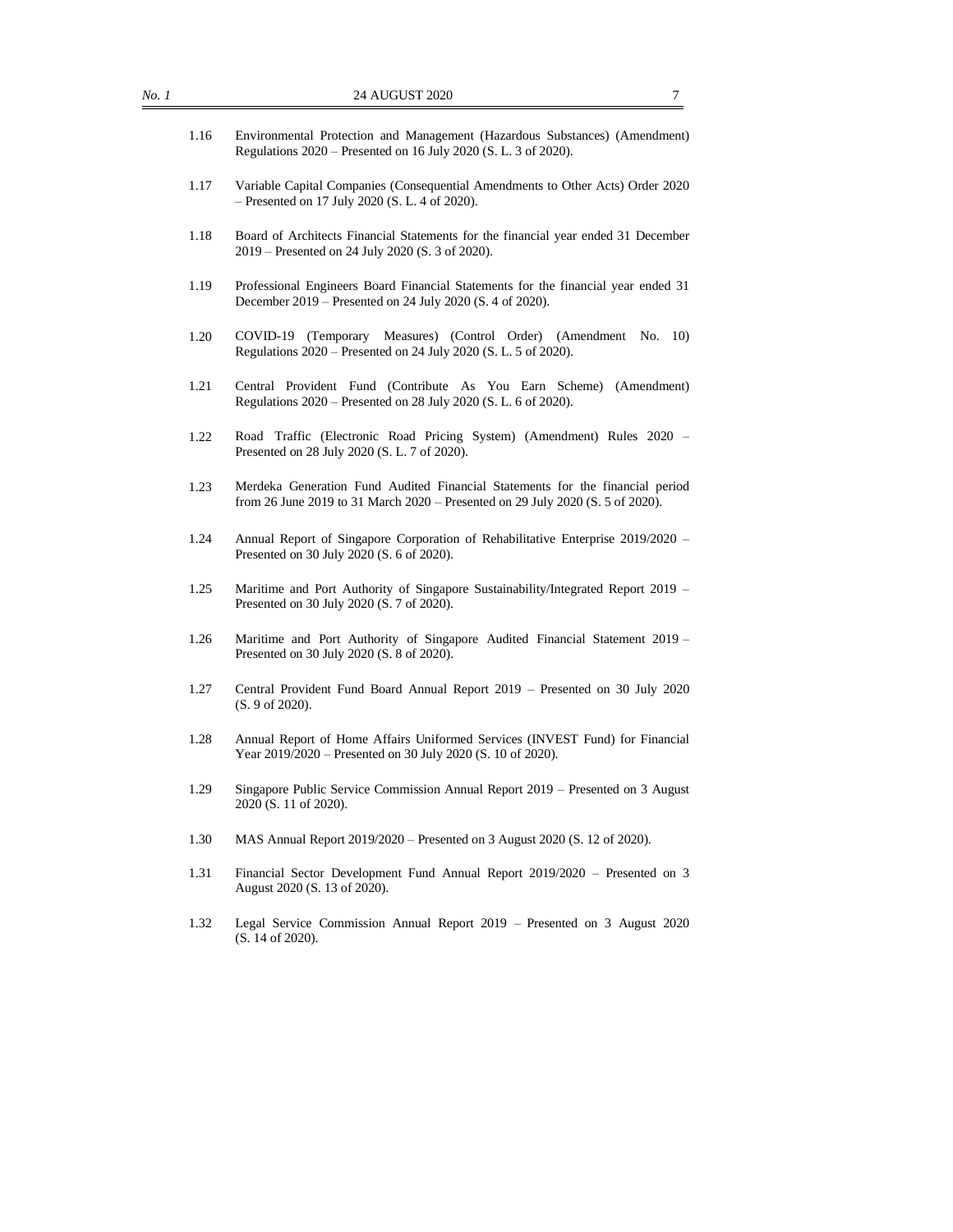| No.1 | 24 AUGUST 2020<br>8                                                                                                                                                                                                |
|------|--------------------------------------------------------------------------------------------------------------------------------------------------------------------------------------------------------------------|
| 1.33 | The National Research Fund Report and Financial Statements Year Ended 31 March<br>2020 – Presented on 3 August 2020 (S. 15 of 2020).                                                                               |
| 1.34 | Liquor Control (Supply and Consumption) (Restrictions on Consumption)<br>(Amendment) Regulations 2020 – Presented on 4 August 2020 (S. L. 8 of 2020).                                                              |
| 1.35 | Insolvency, Restructuring and Dissolution (Personal Insolvency) Rules 2020 –<br>Presented on 4 August 2020 (S. L. 9 of 2020).                                                                                      |
| 1.36 | Insolvency, Restructuring and Dissolution (Corporate Insolvency and Restructuring)<br>Rules 2020 – Presented on 4 August 2020 (S. L. 10 of 2020).                                                                  |
| 1.37 | Rules of Court (Amendment No. 4) Rules 2020 - Presented on 4 August 2020<br>(S. L. 11 of 2020).                                                                                                                    |
| 1.38 | Road Traffic (Vehicular Emissions Tax) (Amendment) Rules 2020 – Presented on 5<br>August 2020 (S. L. 12 of 2020).                                                                                                  |
| 1.39 | Road Traffic (Motor Vehicles, Construction and Use) (Amendment No. 2) Rules<br>2020 – Presented on 5 August 2020 (S. L. 13 of 2020).                                                                               |
| 1.40 | Road Traffic (Public Service Vehicles) (Vocational Licenses and Conduct of<br>Drivers, Conductors, Trishaw Riders and Passengers) (Amendment No. 2) Rules<br>2020 – Presented on 5 August 2020 (S. L. 14 of 2020). |
| 1.41 | COVID-19<br>(Temporary Measures) (Control Order) (Amendment No.<br>11)<br>Regulations 2020 – Presented on 6 August 2020 (S. L. 15 of 2020).                                                                        |
| 1.42 | Public Transport Fund Financial Statements for Financial Year ended 31 March<br>2020 – Presented on 7 August 2020 (S. 16 of 2020).                                                                                 |
| 1.43 | The CONNECT Fund Financial Statements for the Financial Year ended 31 March<br>2020 – Presented on 12 August 2020 (S. 17 of 2020).                                                                                 |
| 1.44 | Singapore Armed Forces (Urine Specimens and Urine Tests) Regulations 2020 -<br>Presented on 13 August 2020 (S. L. 16 of 2020).                                                                                     |
| 1.45 | Building Control (Amendment No. 2) Regulations 2020 - Presented on 18 August<br>2020 (S. L. 17 of 2020).                                                                                                           |
| 1.46 | Corrigendum to Central Provident Fund Board Annual Report 2019 – Presented on<br>18 August 2020 (S. 18 of 2020).                                                                                                   |
| 1.47 | Central Provident Fund (Contribute As You Earn Scheme) (Amendment No. 2)<br>Regulations 2020 – Presented on 20 August 2020 (S. L. 18 of 2020).                                                                     |
| 1.48 | National Council of Social Services (NCSS) Annual Report FY 2019 – Presented on<br>20 August 2020 (S. 19 of 2020).                                                                                                 |
|      | Smoking (Prohibition in Certain Places) (Composition of Offences) Regulations<br>2020 – Presented on 21 August 2020 (S. L. 19 of 2020).                                                                            |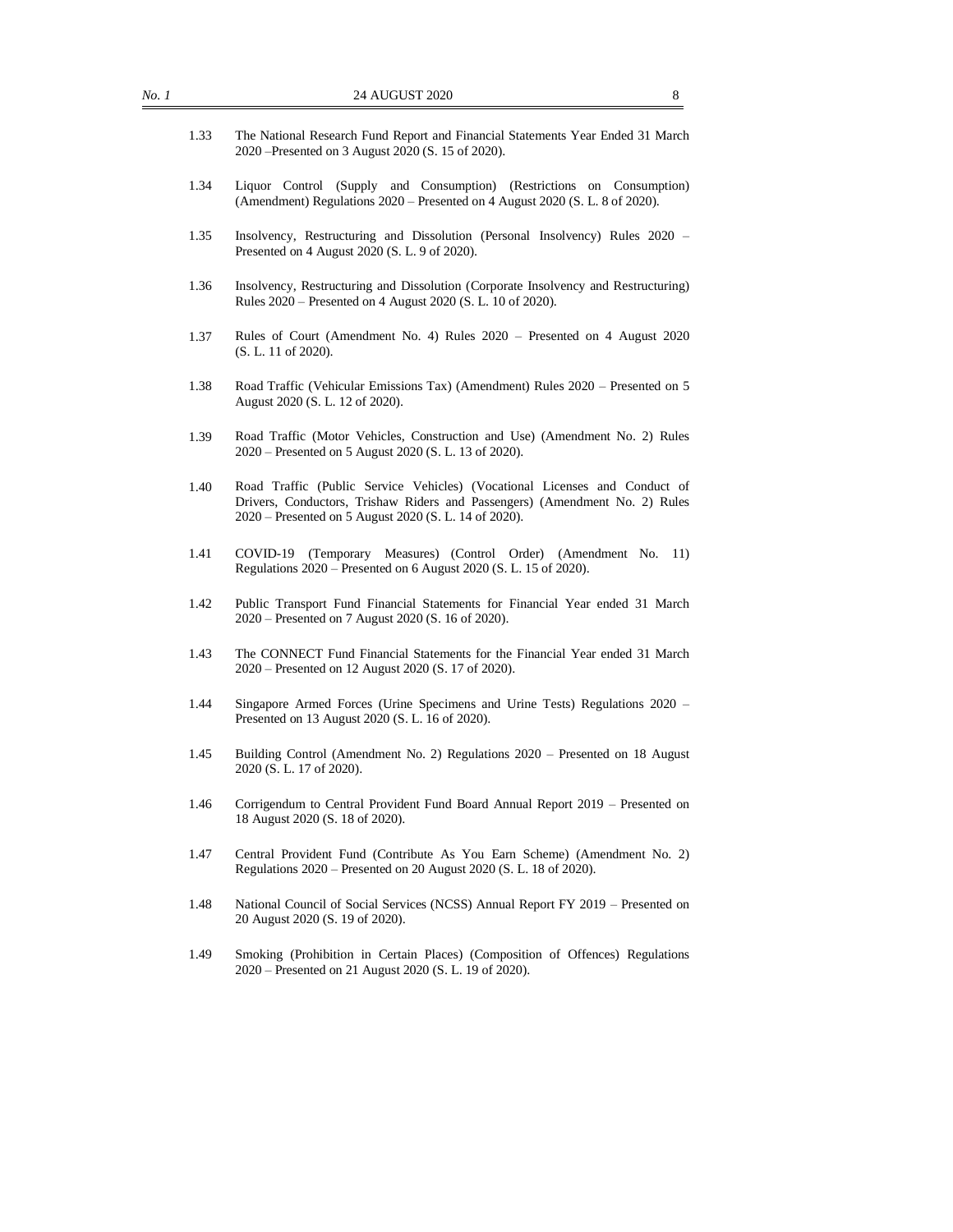2 Election of Speaker – Leader of the House, addressing herself to the Clerk of Parliament, proposed that Mr Tan Chuan-Jin do take the Chair of this Parliament as Speaker, which proposal was supported by Mr Sitoh Yih Pin.

There being only one proposal, the Clerk of Parliament declared Mr Tan Chuan-Jin to have been elected as Speaker of this Parliament.

3 Oath of Mr Speaker – Mr Speaker, standing at the Table, took and subscribed the Oath of Allegiance and thereafter took the Chair of the House.

*The Mace, which before lay below the Table, was placed upon the Table.*

4 Oaths of Allegiance and Affirmations– The following Members took and subscribed the Oath of Allegiance or made and subscribed the Affirmation in the order below (in groups):

*(Parliament House)* Mr Lee Hsien Loong – Ang Mo Kio

*(The Arts House)* Mr Heng Swee Keat – East Coast

*(Parliament House)* Mr Teo Chee Hean – Pasir Ris-Punggol

*(The Arts House)* Mr Tharman Shanmugaratnam – Jurong

*Group 1 (Parliament House)* Ms Indranee Rajah – Tanjong Pagar Mr Chan Chun Sing – Tanjong Pagar Mr Masagos Zulkifli B M M – Tampines Mr Lawrence Wong – Marsiling-Yew Tee Dr Vivian Balakrishanan – Holland-Bukit Timah Mr Ong Ye Kung – Sembawang Dr Tan See Leng – Marine Parade

*Group 2 (The Arts House)* Mr S Iswaran – West Coast Dr Ng Eng Hen – Bishan-Toa Payoh Mr Gan Kim Yong – Chua Chu Kang

*Group 3 (The Arts House)* Mr Edwin Tong – Marine Parade Mrs Josephine Teo – Jalan Besar Dr Mohamad Maliki Osman – East Coast Mr Desmond Lee – West Coast

*Group 4 (Parliament House)* Mr Tan Kiat How – East Coast Ms Sim Ann – Holland-Bukit Timah Dr Amy Khor Lean Suan – Hong Kah **North** Ms Low Yen Ling – Chua Chu Kang Dr Koh Poh Koon – Tampines

*Group 5 (The Arts House)* Dr Janil Puthucheary – Pasir Ris-Punggol Mr Zaqy Mohamad – Marsiling-Yew Tee Assoc Prof Dr Muhammad Faishal Ibrahim – (Nee Soon) Mr Heng Chee How – Jalan Besar Mr Chee Hong Tat – Bishan-Toa Payoh Mr Desmond Tan – Pasir Ris-Punggol

*Group 6 (Parliament House)* Mr Pritam Singh – Aljunied Miss Cheng Li Hui – Tampines Mr Louis Ng Kok Kwang – Nee Soon Mr Liang Eng Hwa – Bukit Panjang Mr Baey Yam Keng – Tampines Mr Lim Biow Chuan – Mountbatten Ms Jessica Tan Soon Neo – East Coast

*Group 7 (Parliament House)* Mr Darryl David – Ang Mo Kio Mr Sitoh Yih Pin – Potong Pasir Miss Cheryl Chan Wei Ling – East Coast Mr Murali Pillai – Bukit Batok Mr Eric Chua – Tanjong Pagar Dr Tan Wu Meng – Jurong Ms Tin Pei Ling – MacPherson Mr Leon Perera - Aljunied

*Group 8 (Parliament House)* Mr Gan Thiam Poh – Ang Mo Kio Mr Kwek Hian Chuan Henry – Kebun Baru Ms Foo Mee Har – West Coast Mr Chong Kee Hiong – Bishan-Toa Payoh Mr Yip Hon Weng – Yio Chu Kang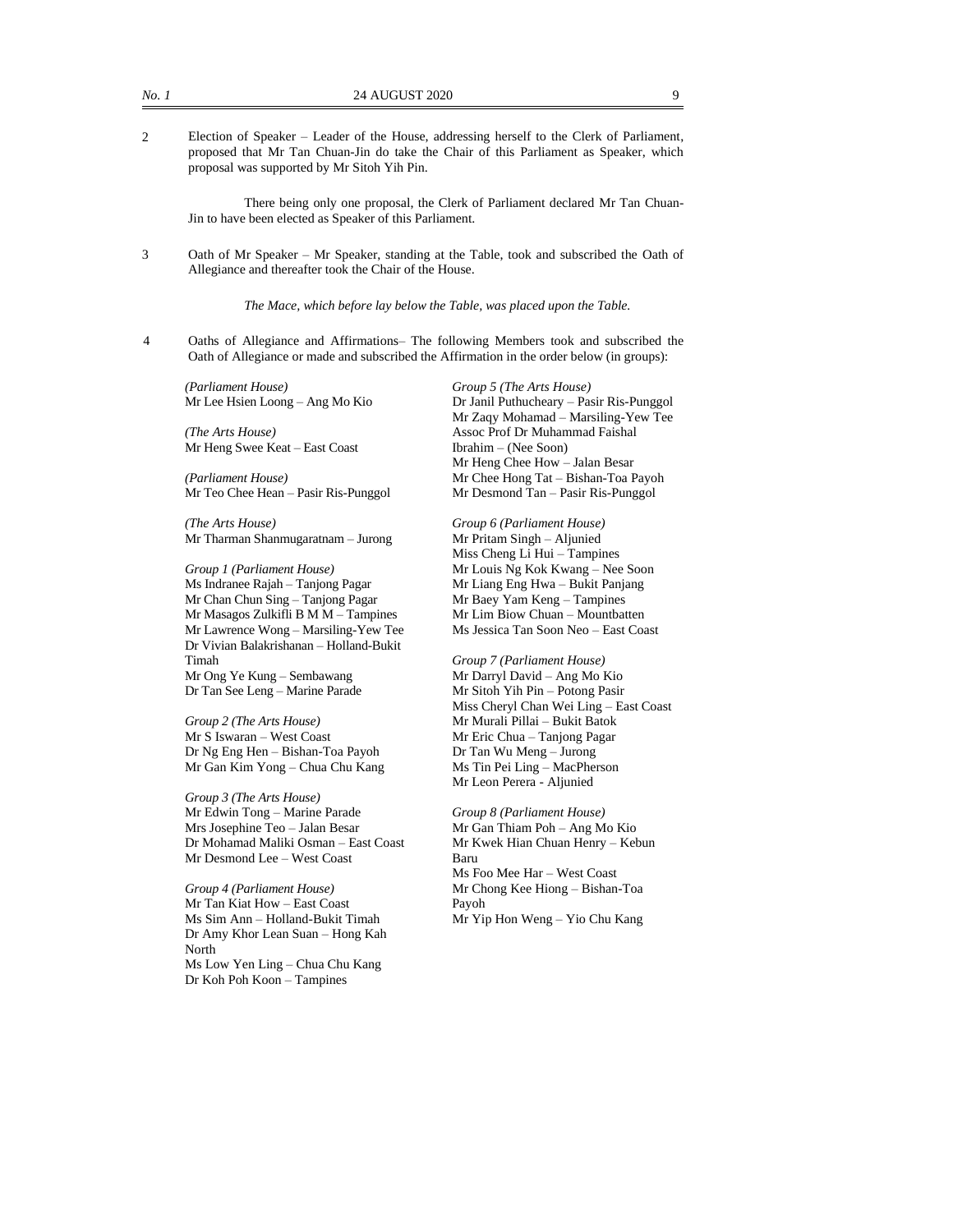*Group 10 (The Arts House)* Mr Desmond Choo – Tampines Mr Alex Yam Ziming – Marsiling-Yew Tee Mr Seah Kian Peng – Marine Parade Mr Christopher de Souza – Holland-Bukit Timah

*Group 11 (The Arts House)* Mr Derrick Goh – Nee Soon Mr Melvin Yong Yik Chye – Radin Mas Ms Sylvia Lim – Aljunied Ms Denise Phua Lay Peng – Jalan Besar

*Group 12 (The Arts House)* Ms Mariam Jaafar – Sembawang Mr Edward Chia Bing Hui – Holland-Bukit Timah Mr Patrick Tay Teck Guan – Pioneer Dr Lim Wee Kiak – Sembawang

*Group 13 (The Arts House)* Dr Wan Rizal – Jalan Besar Mr Shawn Huang Wei Zhong – Jurong Ms Yeo Wan Ling – Pasir Ris-Punggol Ms Raeesah Khan – Sengkang

*Group 14 (Parliament House) (in Malay)*  Ms Rahayu Mahzam – Jurong

*Group 15 (The Arts House) (in Malay)*  Mr Saktiandi Supaat – Bishan-Toa Payoh Mr Mohd Fahmi Aliman – Marine Parade Mr Muhamad Faisal Abdul Manap – **Aliunied** Mr Zhulkarnain Abdul Rahim – Chua Chu Kang

*Group 16(Parliament House) (in Chinese)*  Ms Sun Xueling – Punggol West Mr Don Wee – Chua Chu Kang Ms Gan Siow Huang – Marymount

*Group 17 (The Arts House) (in Chinese)*  Ms Hany Soh – Marsiling-Yew Tee Ms Poh Li San – Sembawang Mr Alvin Tan – Tanjong Pagar Ms Carrie Tan – Nee Soon Ms Grace Fu Hai Yien – Yuhua

*Group 18 (The Arts House) (in Chinese)*  Mr Chua Kheng Wee Louis – Sengkang Ms Ng Ling Ling – Ang Mo Kio Mr Ang Wei Neng – West Coast Mr Dennis Tan Lip Fong – Hougang Mr Xie Yao Quan – Jurong

*Group 19(The Arts House) (in Tamil)*  Mr Vikram Nair – Sembawang

*Group 20 (Parliament House)* Ms Hazel Poa – Non Constituency Mr Leong Mun Wai – Non Constituency

- 5 Addresses and Acknowledgement − The Leader of the House, Mr Pritam Singh, Mr Saktiandi Supaat, Ms Tin Pei Ling and Mr Vikram Nair made congratulatory addresses to Mr Speaker and Mr Speaker thanked the House for the great honour which the House had bestowed upon him.
- 6 Suspension of Sitting − Mr Speaker suspended the sitting until 8.00 pm pursuant to Standing Order No. 2(4)(b).
- 7 President's Speech − The President delivered her speech at the opening of the First Session.